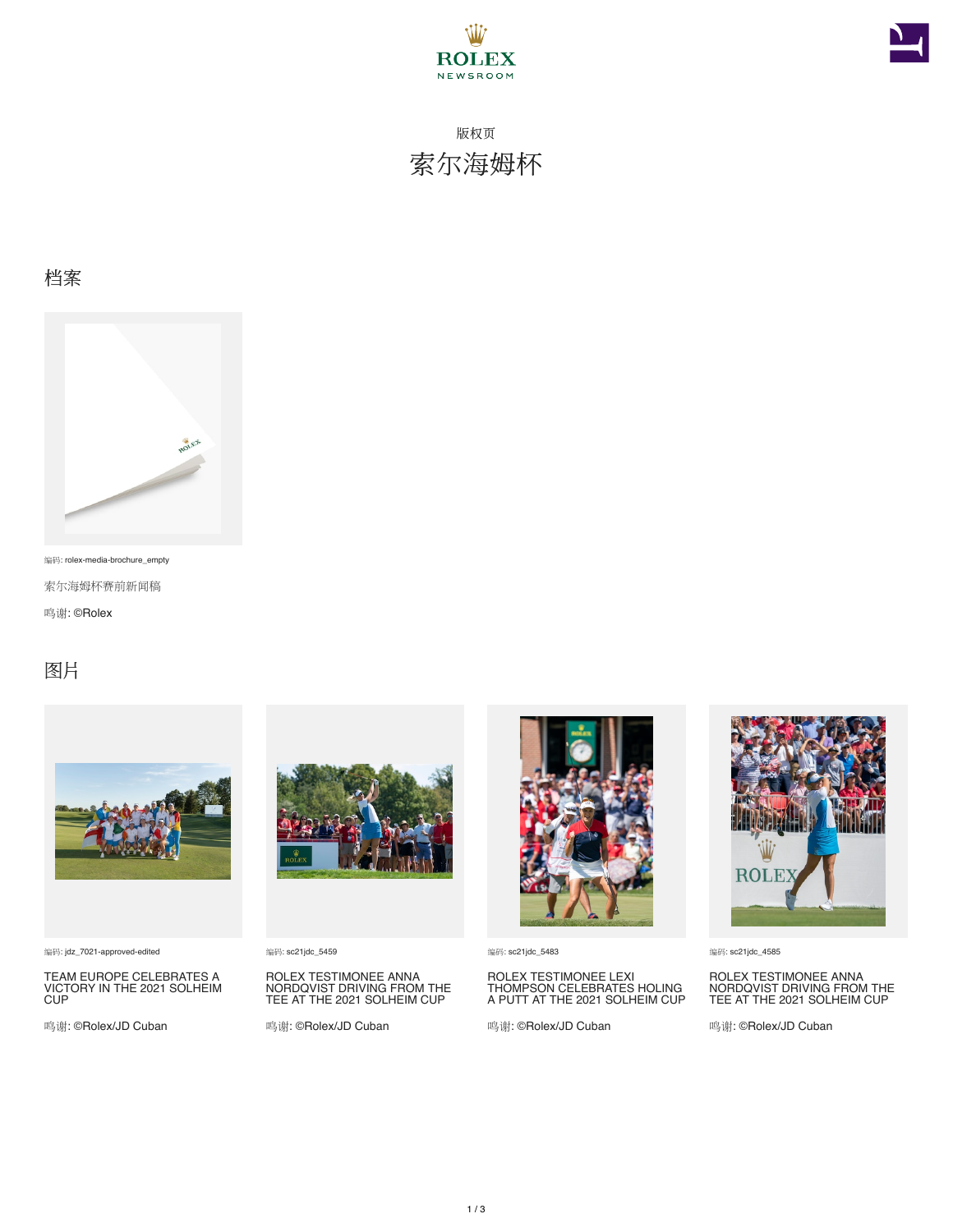

## 版权页 索尔海姆杯



ROLEX TESTIMONEE LEXI THOMPSON LINES UP A PUTT AT THE 2021 SOLHEIM CUP

鸣谢: ©Rolex/JD Cuban

ROLEX TESTIMONEE LEXI THOMPSON WALKS FROM THE FIRST TEE AT THE 2021 SOLHEIM

鸣谢: ©Rolex/JD Cuban

编码: sc21jdc\_6567

**CUP** 



编码: sc21jdc\_4248

ROLEX TESTIMONEE LEXI THOMPSON DRIVING FROM THE TEE AT THE 2021 SOLHEIM CUP

鸣谢: ©Rolex/JD Cuban



编码: sc21jdc\_3999

ROLEX TESTIMONEE ANNA NORDQVIST DRIVING FROM THE TEE AT THE 2021 SOLHEIM CUP

鸣谢: ©Rolex/JD Cuban



编码: sc21jdc\_4443

编码: sc21jdc\_5650

ROLEX TESTIMONEE LEXI THOMPSON CELEBRATES HOLING A PUTT AT THE 2021 SOLHEIM CUP

鸣谢: ©Rolex/JD Cuban



编码: sc21jdc\_4146

#### ROLEX TESTIMONEE LEXI THOMPSON AT THE 2021 SOLHEIM CUP

鸣谢: ©Rolex/JD Cuban



编码: sc21jdc\_6990

ROLEX TESTIMONEE ANNA NORDQVIST DRIVING FROM THE FIRST TEE AT THE 2021 SOLHEIM **CUP** 

鸣谢: ©Rolex/JD Cuban



编码: sc21jdc\_3506

ROLEX TESTIMONEE ANNA NORDQVIST AT THE 2021 SOLHEIM **CUP** 

鸣谢: ©Rolex/JD Cuban



2 / 3